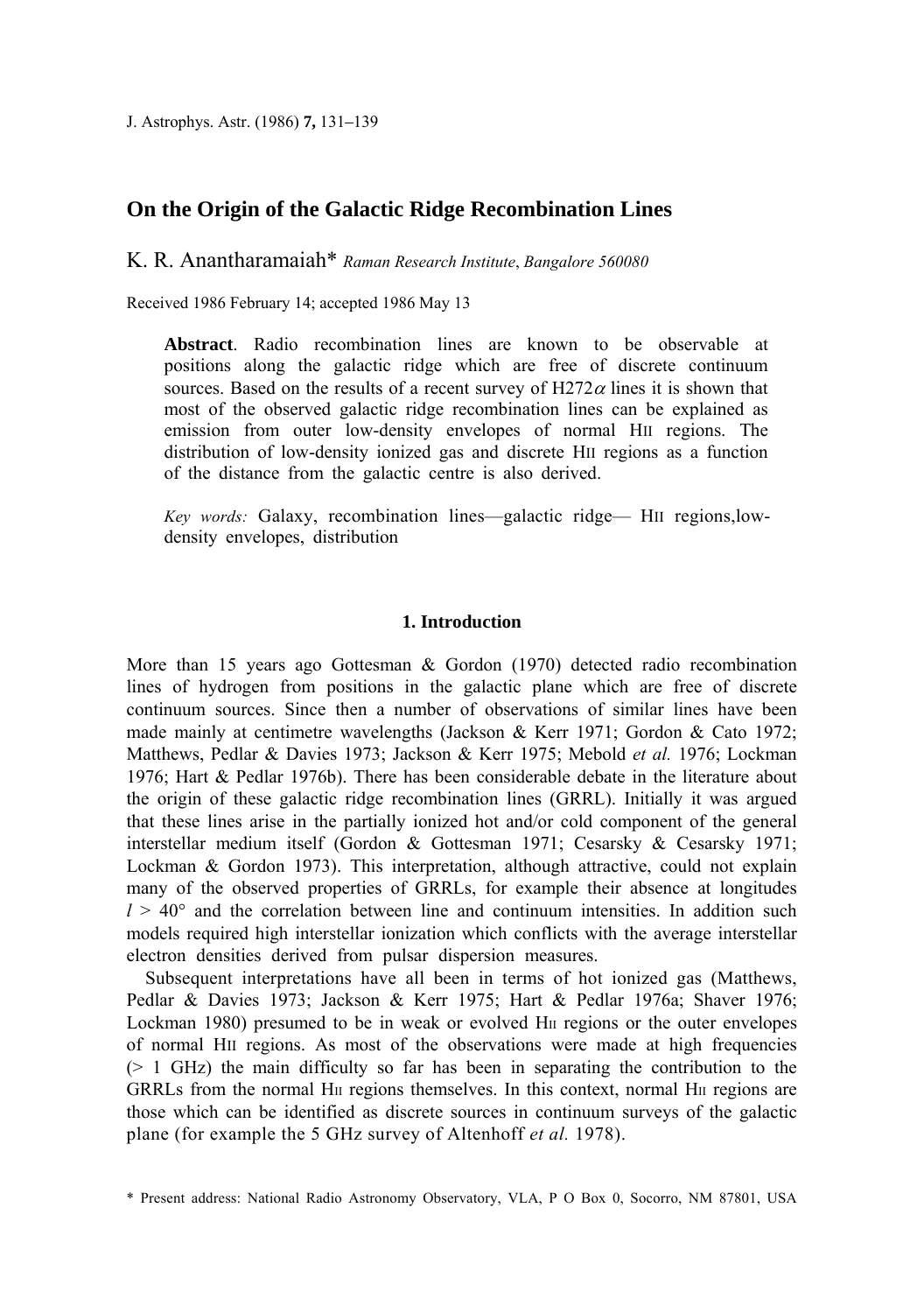# **2. Results from the 325 MHz Survey**

We have earlier presented (Anantharamaiah 1985a–hereafter Paper I) the observational data obtained using the Ooty Radio Telescope, and a preliminary discussion of the 47 directions in the galactic plane towards which the H272 $\alpha$  line was detected. These directions included 29 well known Η II regions, 11 SNRs, the galactic centre and 6 blank regions which are devoid of any strong discrete sources within the beam used for the observations. In Anantharamaiah (1985b—hereafter Paper II) the properties of the ionized gas responsible for these lines were deduced by combining the data of Paper I with higher frequency measurements available in the literature. The main results of Papers I and II which are relevant for the present discussion are as follows. Some of the arguments are repeated here for continuity.

1. In the first quadrant of the Galaxy, for the longitude range  $l < 40^{\circ}$ , the H272 $\alpha$  line was detected towards every direction irrespective of whether it corresponded to an HII region, an SNR or a blank region (Paper I).

2. The line intensities are typically 0.1 per cent of the total continuum intensity and there is no marked difference in this between the directions of HII regions, SNRs and blank regions (Paper I).

3. The electron density of the ionized gas towards SNRs and blank regions is uniquely determined by combining the H272 $\alpha$  line intensity with the measurements at higher frequencies (typically H 166 $\alpha$ ). The derived densities are in the range 0.5–6 cm<sup>-3</sup> (Paper II).

4. The electron temperature and emission measure are deduced by considering high frequency continuum emission, the average interstellar electron density and the geometry of the line-emitting regions. The electron temperatures are in the range  $3000-8000$  K and emission measures  $500-3000$  pc cm<sup>-6</sup>. The corresponding pathlengths are 50–200 pc (Paper II).

5. The lines observed towards SNRs and blank regions fall under the category of GRRLs. Therefore the above parameters represent the properties of the gas responsible for them.

6. The sizes of these regions are very small compared to the total pathlength through the Galaxy (filling factor  $\leq$  0.005). Therefore the GRRLs cannot be considered as coming from a widely distributed component of the interstellar medium.

7. The normal HII regions studied in Papers I and II are too dense and/or too small to produce the H272 $\alpha$  lines detected towards them because of pressure broadening, continuum optical depth and beam dilution. The lines must therefore arise in some other lower density gas present in the same direction. In other words, for the H272 $\alpha$ lines the directions of normal HII regions are similar to those of SNRs and blank regions, in the sense that there are no known discrete continuum sources in any of these directions which can produce the observed H272 $\alpha$  lines. Most of the observed H272 $\alpha$ lines can therefore be identified with the GRRLs.

8. The observed velocity of the H272 $\alpha$  line is generally in good agreement with that of the HII regions in the same direction (as determined from high frequency recombination lines like H110 $\alpha$ ). This agreement suggests a physical association between the lower-density gas seen in the H272 $\alpha$  line and the dense HII region. The most reasonable picture is that the low density gas is in the form of an outer envelope of the normal HII regions. In other words HII regions have a core-halo structure.

9. The electron density and emission measure of the envelopes are deduced by using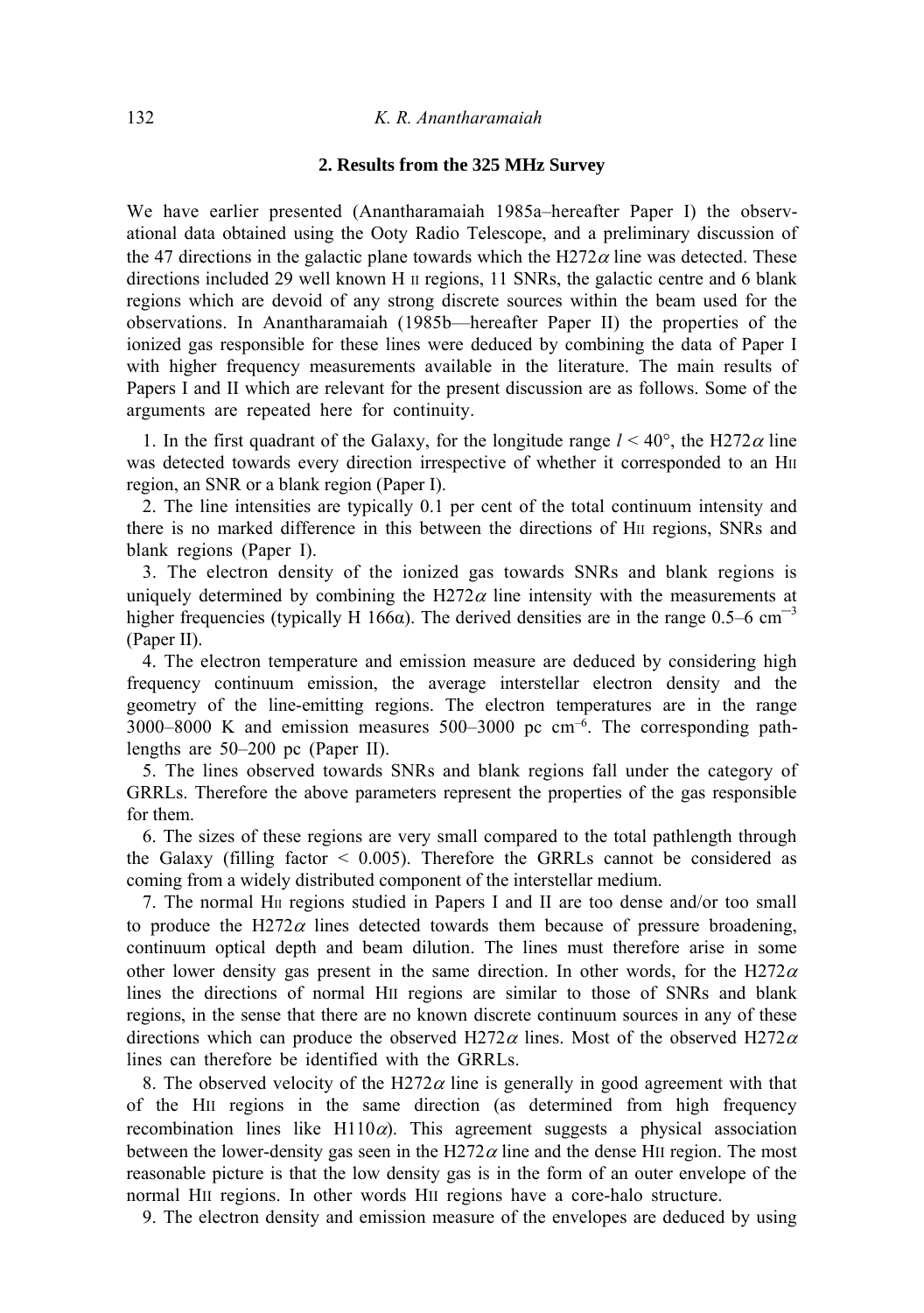the intensity of the H272 $\alpha$  lines and the core-halo model. It is assumed that the haloes have similar temperatures as the cores. The derived densities of the envelopes are in the range  $1-10 \text{ cm}^{-3}$  and the linear sizes of 30–300 pc (Paper II).

We note from the above that the density, temperature and sizes of low-density envelopes of normal HII regions (as derived from H272α observations) are quite similar to the parameters we have deduced for the ionized gas which produces the GRRLs. It was necessary to postulate large low-density envelopes to explain the observed H272 $\alpha$ lines at the same velocity as the normal HII regions in these directions. We wish to take this result one step further and suggest that a large part of the observed GRRLs arise in the outer envelopes of normal HII regions. In order to assess the plausibility of this hypothesis we should demonstrate;

(a) that the distribution of HII regions in the galactic disc is similar to that of the gas responsible for the GRRLs or in other words that of the gas seen in H272 $\alpha$ 

(b) that there is other observational evidence indicating large low-density envelopes to be associated with most of the normal HII regions.

(c) that there is a sufficiently large number of HII regions in the galactic plane (with  $l < 40^{\circ}$ ) to ensure that most of the lines of sight in this longitude range intersect at least one low density envelope.

## **3. The distribution of low-density ionized gas and HII regions**

A longitude velocity (*l-v*) diagram is an indicator of the distribution of the gas in the galactic disc. As a sufficiently large number of  $H272\alpha$  observations have been made (Paper I) over the longitude range  $0^{\circ} < l < 60^{\circ}$ , the *l-v* diagram can give a reasonable indication of the distribution of the gas. In Fig. 1 we have shown the velocity extent of the H272α line emission at different longitudes superposed on a *l-v* diagram for the H166α recombination lines observed by Lockman (1976). Some of the smoothness in the H166 $\alpha$  distribution is (as noted by Lockman 1976) a result of the coarse sampling of the galactic plane in his observations. In Fig. 1 we have also marked with thick dots the location of normal HII regions observed in the H110α survey of Downes *et al.* (1980).

Most of the H110 $\alpha$  sources are high-emission-measure (10<sup>4</sup>–10<sup>6</sup> pc cm<sup>-6</sup>), smallangular-diameter (few arcmin) objects and would be nearly optically thick at 325 MHz. They produce practically no detectable  $H272\alpha$  line. On the other hand, they are easily detected in the H166 $\alpha$  line observations such as those of Lockman (1976) and Hart  $\&$ Pedlar (1976b). It is therefore remarkable that the  $l\nu$  diagram for the observed H272 $\alpha$ lines agrees so well with those for the H166 $\alpha$  and H110 $\alpha$  lines. This would indeed be the case if the H272 $\alpha$  emission comes from low density gas associated with the normal H<sub>II</sub> regions, seen in the  $H110\alpha$  surveys.

The  $l\nu$  diagram of Fig. 1 is only a qualitative indicator of the gas distribution. This diagram, when combined with a model of the galactic rotation will give a quantitative picture of the distribution.

Consider an annular ring around the galactic centre extending from  $R$  to  $R + \Delta R$ , where *R* is the distance from the galactic centre. Let this ring be inside the solar circle. In any spectrum taken at a longitude  $l \le \sin^1 (R/R_0)$ , the gas present in this ring will contribute over the velocity range  $V_1$  to  $V_2$ .  $V_1$  and  $V_2$  are the radial velocities corresponding to the inner and outer edges of the ring along the line of sight and  $R_0$  is the distance of the Sun from the galactic centre. The contribution will come, at the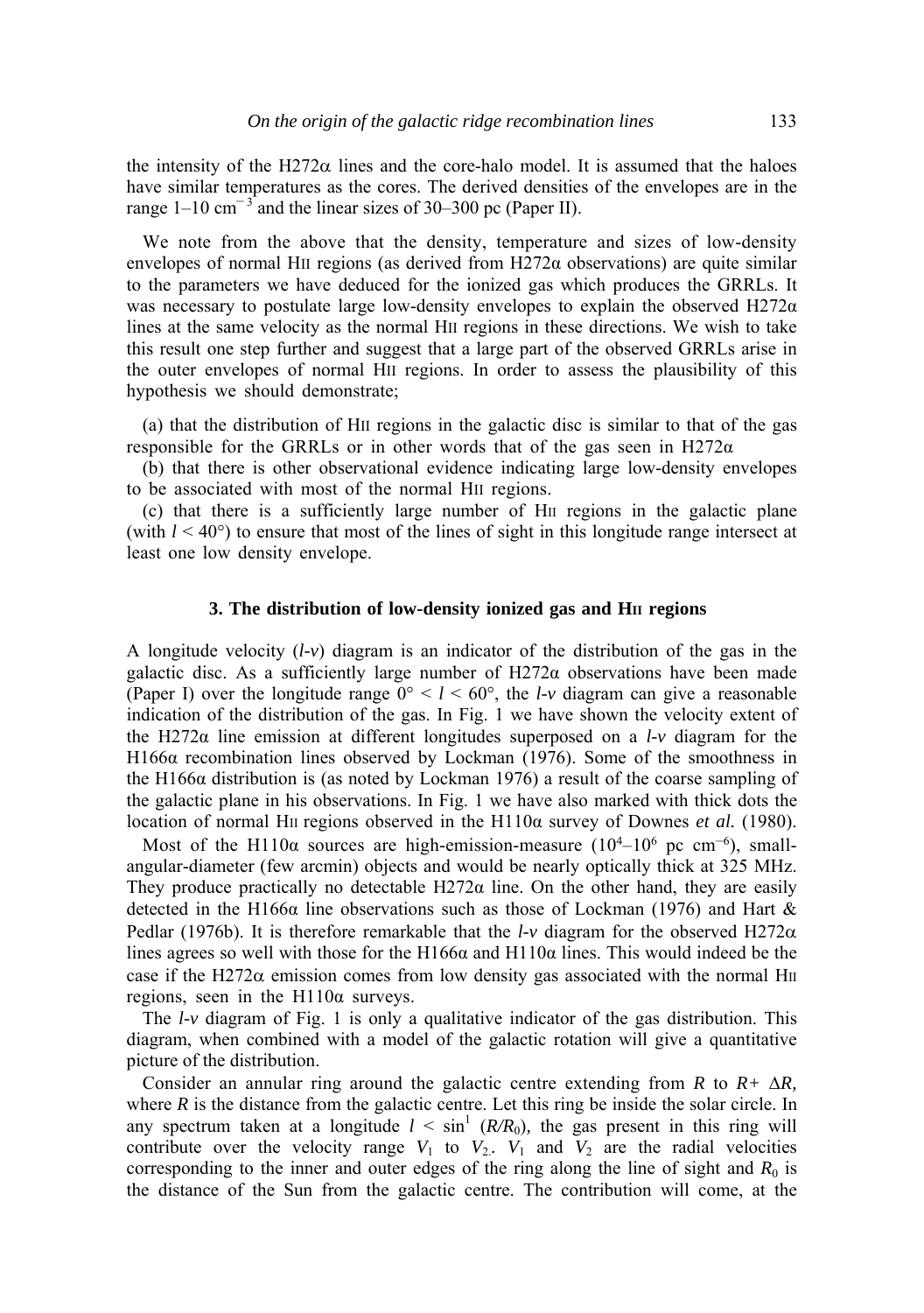

**Figure 1.** Longitude-velocity diagram of the recombination lines H272α (horizontal lines), H166α (contours) and H110 $α$  (dots). The horizontal lines indicate the observed half-power width of the H272 $\alpha$  lines. The data for the three lines are taken from Paper I, Lockman (1976) and Downes et al. (1980) respectively.

same velocity, from the gas present at both the near and far distance of the ring from the Sun. The contribution to the power  $P$  in the observed line from the gas present in unit area of the ring is given by

$$
P = \frac{\int_{V_1}^{V_2} T_L dV}{(r_1 + r_2) \theta \cdot \Delta r}.
$$
 (1)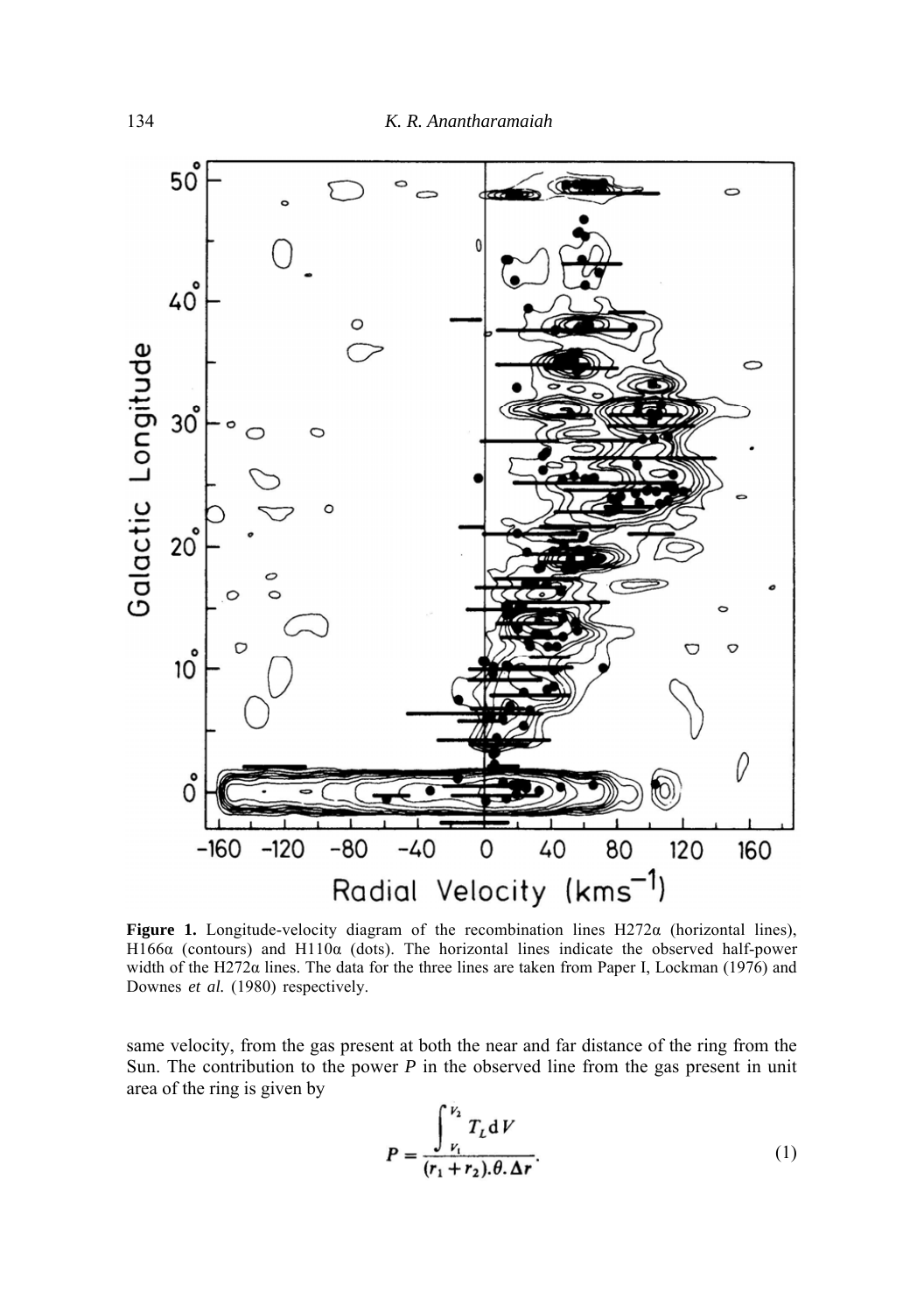$r_1$  and  $r_2$  are the near and far distances of the ring from the sun. The factor in the denominator is the area of the ring intercepted by the telescope beam of size *θ* parallel to the galactic plane (the size perpendicular to the galactic plane is large enough to include all the gas of interest).  $\Delta r$  is the extent of the ring along the line of sight and  $T_L$  is the observed line temperature. For lines of sight intersecting only the outer edges of the ring (*viz.* directions with  $\sin^{-1} ((R + \Delta R)/R_0)$   $\lt l \lt \sin^{-1} (R/R_0)$ ),  $V_2$  corresponds to the velocity of the tangent point. If the ring is outside the solar circle the area intercepted by the beam is  $r \theta \Delta r$ , where *r* is the distance to the ring.

The average amount of gas present per unit area of the ring will be proportional to the quantity  $P$ . (Equation 1) averaged over all the spectra taken up to a maximum longitude of  $\sin^{-1} ((R + \Delta R)/R)$ . This was computed as a function of the distance of the ring from the galactic centre using the data presented in Paper I. In Equation 1 we used  $|\tau_L| = T_L T_C$ ) instead of  $T_L$  since the H272*a* lines are dominated by stimulated emission (Paper I). The velocities and distances were calculated using the Schmidt model of galactic rotation. We used the analytical approximation to the Schmidt rotation curve given by Burton (1971). For  $R < 4kpc$  we used the rotation curve given by Simonson *&* Mader (1973). The result of the calculation is shown in Fig. 2 (continuous line).



**Figure 2.** The distribution of low-density gas (seen in H272*α*) and discrete HII regions (seen in  $H110\alpha$ ) as a function of distance from the galactic centre. The data used are taken from Paper I (H272 $\alpha$ ) and Downes *et al.* (1980).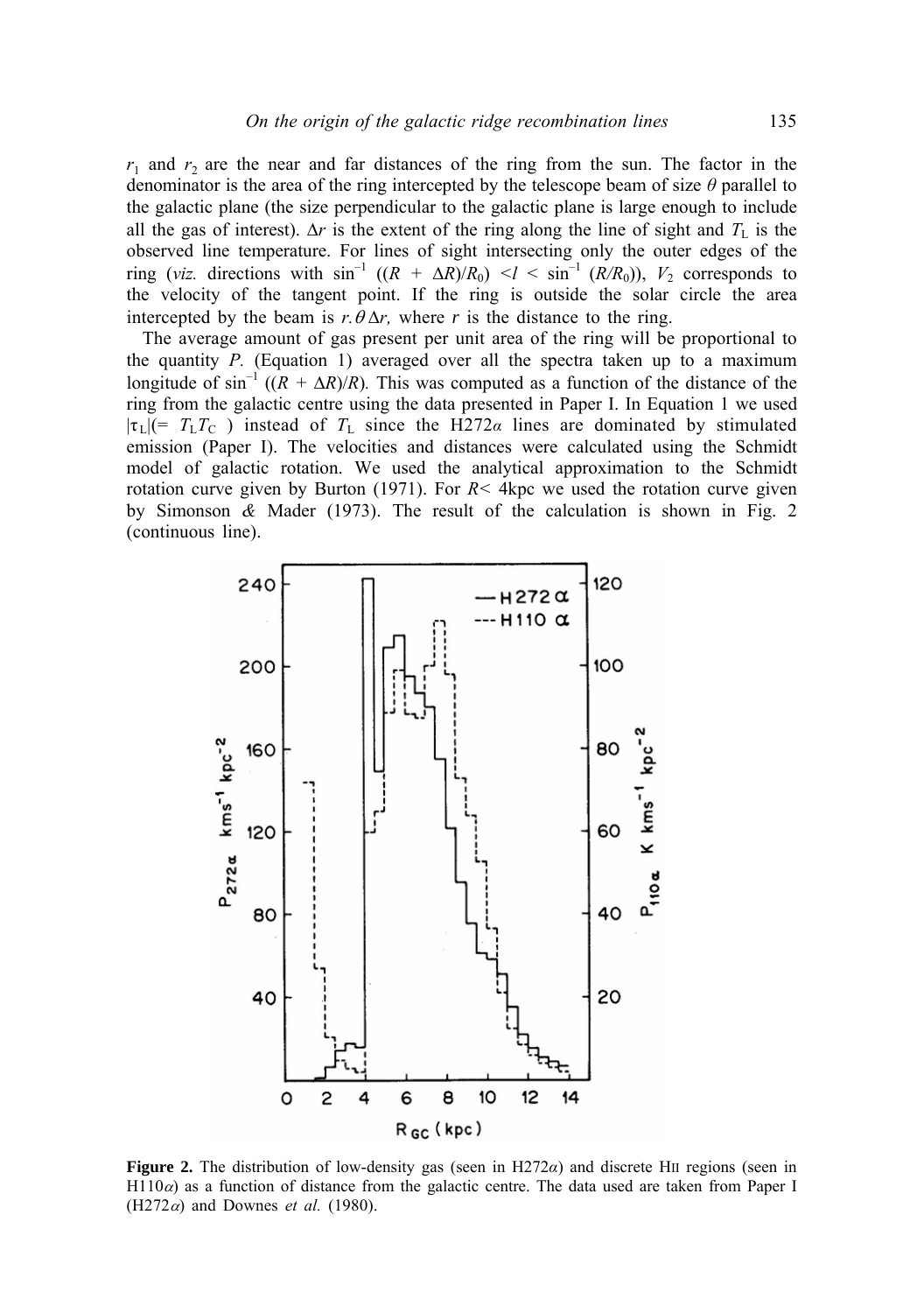As seen in this figure, the distribution of the ionized regions responsible for the observed H272 $\alpha$  lines is confined to galactocentric radii  $R \le 10$  kpc. The peak of the distribution occurs at  $R \sim 6$  kpc and most of the gas is found between 4 kpc and 10 kpc. Inside of 4 kpc (where we have used the rotation curve of Simonson & Mader 1973), large noncircular velocities are known to be prevalent and therefore the implied distribution for this range is not reliable.

The actual distribution of the gas will in fact be narrower than suggested by Fig. 2. This is because in the above calculation we have implicitly attributed all of the observed velocity extent of the line emission to galactic rotation. The intrinsic width of the line arising from thermal motions and turbulence has not been taken into account. This will result in a smearing of the distribution.

We have also computed the distribution of normal HII regions, using the above method, from the observed line parameters in the H110 $\alpha$  survey of Downes *et al.* (1980). This distribution is also shown in Fig. 2 (broken line).

It is clear from Fig. 2 that the sources of GRRLs and normal HII regions are distributed in a similar way in the galactic disc.

# **4. Sizes and number of HII regions, angular separations, scale height and galactic thermal background**

The sizes derived for HII regions (Paper II) with their attendant low-density envelopes are in the range 50–300 pc. These are much larger than the sizes  $(1-10$  pc) derived from radio continuum maps (*e.g.* Shaver & Goss 1970; Altenhoff *et al.* 1978). In the continuum, the essential contribution is from high density cores of the HII regions. The low-density envelopes are missed due to sensitivity and dynamic range limitations and also confusion with the galactic non-thermal background. All attempts to explain the observed line-to-continuum ratio as a function of frequency have always required that the HII regions have lower density gas associated with them (*e. g.* Brocklehurst & Seaton 1972; Parrish, Conklin & Pankonin 1977; Shaver 1980). Optical studies, although sensitive to low-density regions, suffer from obscuration by dust for distant objects in the galactic plane. Even so the optical data on nearby galactic HII regions (Georgelin 1971) show that more than 30 per cent of them have diameters greater than 50 pc. We also note here that the sizes of HII regions in external galaxies derived from optical studies are always greater than several tens of parsecs and extend all the way to several hundred parsecs (see for example, van den Bergh 1981; Kennicutt & Hodge 1980; Kennicutt 1984; Viallefond & Goss 1986). In fact a core-halo picture for extragalactic H II regions has been invoked by Sandage *&* Tammann (1974).

The total number of discrete sources in the 5 GHz survey of Altenhoff et al. (1978) over 40 square degrees of the galactic plane in the range  $0^{\circ} < l < 40^{\circ}$  and  $-0.5 < b <$ *+* 0°5 is . ~ 750. About 25 of these sources have been identified as galactic SNRs (see for .example Green 1984). Further, from 5 GHz source counts (*e.g.* Ledden *et al.* 1980) we expect only about 25 extragalctic sources in this area with flux density  $> 0.1$  Jy, which may have been detected in the above survey. Therefore this area of the galactic plane contains about 700 normal HII regions, strong and weak. The distances to identified HII regions range from 1 kpc to 17 kpc (see Downes *et al.* 1980). The number of HII regions at the far and near kinematic distances are about equal. Assuming an average distance of 9 kpc to these HII regions and an average size of 100 pc for their outer envelopes we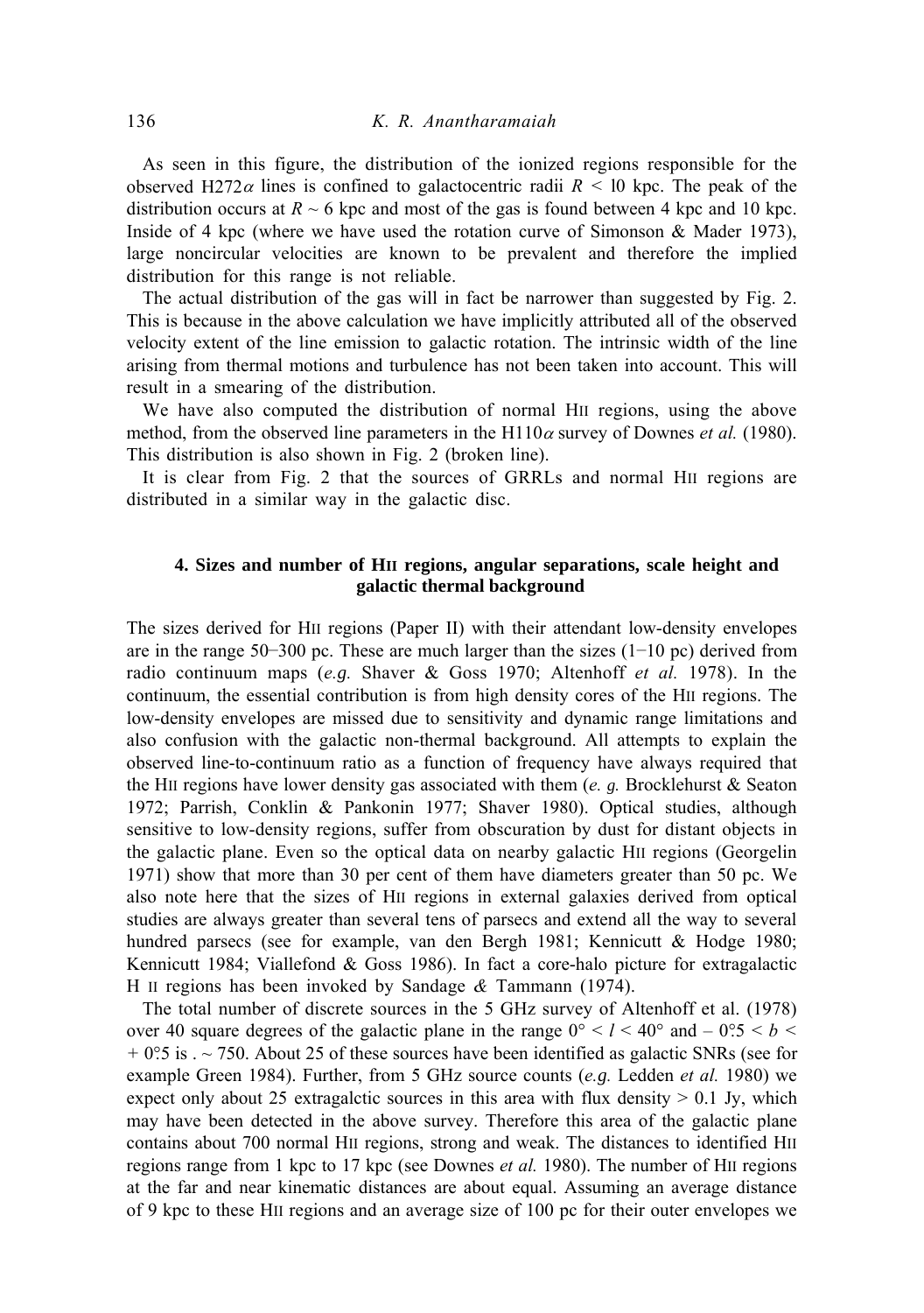see that the latter have angular sizes of  $\sim$  0°.6. An examination of the 5 GHz map of Altenhoff *et al.* (1978) reveals that the angular separation between prominant  $H_{II}$ regions is on the average  $\sim 0.5$  up to a longitude of 40°. The separation between somewhat weaker H<sub>II</sub> regions which still appear as discrete sources at 5 GHz is much less (  $\sim$  0°.1). If, on the average, these H<sub>II</sub> regions have low-density envelopes of angular size 0?2–0?6 then practically every line of sight in this longitude range will intercept at least one such envelope.

Lockman (1979) has analysed the distribution of HII regions in the inner galaxy and concluded that they have a scale height  $(z_{1/2})$  of 33 pc. If some of these HII regions have envelopes of 50–300 pc then the scale height of the low density gas will be a factor of 2–3 larger which is consistent with 70–80 pc scale height derived by Lockman (1976) and Hart & Pedlar (1976b) from the latitude extent of the H166 $\alpha$  line emission.

An examination of the 5 GHz map of Altenhoff *et al.* (1978) shows that there is an extended background radiation in the galactic plane, over which the discrete sources are superposed. The outer contours of emission do not break all the way up to  $l = 40^{\circ}$ . At this frequency more than 60 per cent of the background radiation is thermal in origin (Hirabayashi 1974). Most of this background emission must therefore be coming from the extended low-density envelopes of the HII regions which are numerous in this range. The background emission decreases and becomes more patchy and so does the number of H<sub>II</sub> regions for  $l > 40^{\circ}$ . This again is consistent with the fact that GRRLs are seen only up to  $l = 40^{\circ}$ .

In one attempt to resolve the question of the origin of GRRLs Mebold *et al.* (1976) observed a recombination line, using high angular resolution, at a position devoid of discrete continuum sources. They consider this line as a good candidate for emission from a partially ionized medium. They however note that an interpretation can also be given in terms of a low density extended HII region. An examination of their spectra clearly shows that the extent and velocity of this line is in good agreement with those from discrete HII regions which are within  $0^\circ$ 2-0 $^\circ$ 6 of this position. This line can therefore very well come from the outer low-density parts of the same HII regions.

All the observational evidence is therefore consistent with the hypothesis that the galactic ridge recombination lines arise in low-density extended envelopes of conventional HII regions. It is no longer necessary to invoke any distributed component of the interstellar medium to account for these lines.

#### **5. Discussion**

An origin for the galactic ridge recombination lines in outer parts of HII regions is not a new idea. Based on their  $H166\alpha$  observations of the extended gas associated with the HII region W3, Hart *&* Pedlar (1976a) have in fact made such a suggestion. Lockman (1980) noted the correlation between his observed H166 $\alpha$  spectra and the composite Hl10 $\alpha$  spectra formed by adding the H110 $\alpha$  profiles from the survey of Downes *et al.* (1980). He used this correlation to conclude that most of the H166 $\alpha$  line emission comes from extended outer parts of normal HII regions whose dense cores are prominent in the radio continuum. This is identical to the conclusion we have drawn from the analysis of the H272 $\alpha$  lines.

However, Lockman (1980) distinguished the H166 $\alpha$  emission near  $l = 36^\circ$  as coming from a more broadly distributed medium that extends over a few hundred parsecs, has a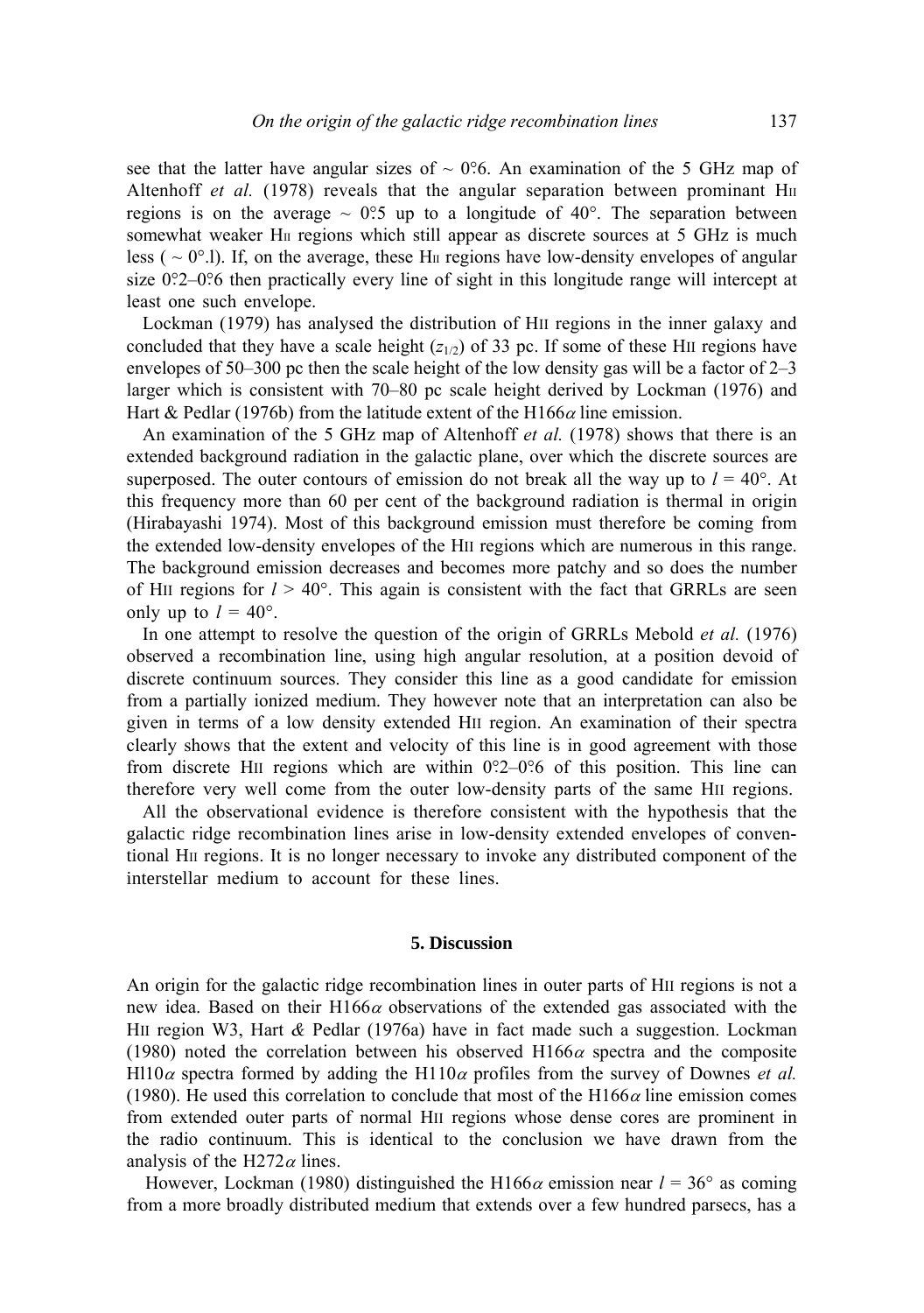density of 1  $cm^{-3}$  and a temperature of few thousand degrees. His estimated parameters for this region are not unique and in his analysis this gas can have higher densities and smaller pathlengths. An increase in density to a mere  $3 \text{ cm}^{-3}$  will make this gas similar to that responsible for the observed H272 $\alpha$  lines in the direction of SNRs, blank regions and HII regions. In other words, this gas would have properties similar to the regions responsible for GRRLs (namely the outer envelopes of normal HII regions).

The parameters derived by Shaver (1976) for the regions responsible for the GRRLs (density  $5-10$  cm<sup>-3</sup>, pathlength 20-150 pc and temperature 5000 K) are similar to the ones obtained in Paper II. He however concluded that these are weak HII regions. Our conclusion differs from that of Shaver, in that we attribute most of this gas to extended outer envelopes of normal HII regions. To explain the smooth distribution of the H166 $\alpha$ line emission Shaver's picture would require a large number of such weak HII regions. If these are all distinct from conventional HII regions which are prominent in the radio continuum, then it would be difficult to explain the good agreement in the velocities of the H110 $\alpha$ , H116 $\alpha$  and H272 $\alpha$  lines in the direction of normal H<sub>II</sub> regions. However, the possibility that *some* of the GRRLs come from unknown low-density HII regions (as suggested by Shaver 1976 and argued further in Shaver *et al.* 1982) is not excluded by the present analysis.

Although, as shown earlier, the low density envelopes of conventional HII regions will intersect practically every line of sight having  $l < 40^{\circ}$  there can very well be variations in density and emission measure from one line of sight to another. HII regions are rarely symmetric, uniform density objects. There will be a radial gradient as well as fluctuations in the density both in the core and in the outer envelope. As a result, one can expect variations in the line intensity even in adjacent directions as observed by Jackson & Kerr (1975) using a beam of 6 arcmin.

In conclusion we have been able to show that most and perhaps all of the galactic ridge recombination lines can arise in extended outer envelopes of conventional HII regions. The H272 $\alpha$  observations used here have the unique advantage that they are almost completely insensitive to emission from normal HII regions because of pressure broadening, optical depth and beam dilution. These observations have sampled practically only that gas which is responsible for GRRLs.

### **Acknowledgements**

I thank V. Radhakrishnan and Rajaram Nityananda for discussions and a critical reading of the manuscript and W. M. Goss and P. A. Shaver for critical comments. This paper is based on a part of the doctoral thesis submitted to the Bangalore University.

#### **References**

Altenhoff, W. J., Downes, D., Pauls, T., Schraml, J. 1978, *Astr. Astrophys. Suppl. Ser.,* **35**, 23. Anantharamaiah, K. R. 1985a, *J. Astrophys. Astr., 6,* 177 (Paper I). Anantharamaiah, K. R. 1985b, *J. Astrophys. Astr.,* **6**, 203 (Paper II). Brocklehurst, M., Seaton, M. J. 1972, *Mon. Not. R. astr. Soc,* **157**, 179. Burton, W. B. 1971, *Astr. Astrophys.,* **10**,76. Cesarsky, C. J., Cesarsky, D. A. 1971, *Astrophys, J.,* **169**: 293.